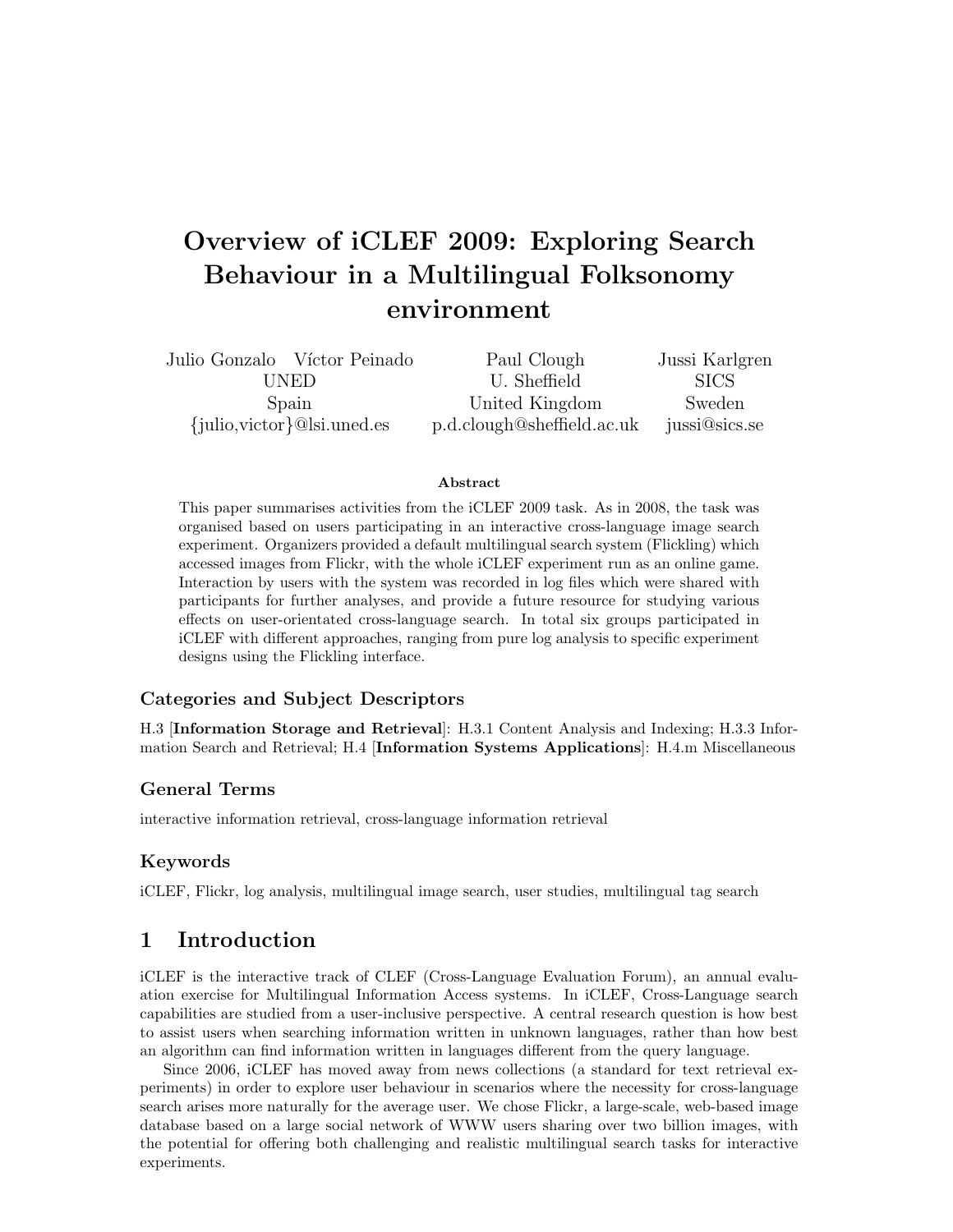Over the last years, iCLEF participants have typically designed one or more cross-language search interfaces for tasks such as document retrieval, question answering or text-based image retrieval. Experiments were hypothesis-driven, and interfaces were studied and compared using controlled user populations under laboratory conditions. This experimental setting has provided valuable research insights into the problem, but has a major limitation: user populations are necessarily small in size, and the cost of training users, scheduling and monitoring search sessions is very high. In addition, the target notion of relevance does not cover all aspects that make an interative search session successful; other factors include user satisfaction with the results and usability of the interface.

The main novelty of the iCLEF 2008 shared experience, which has been kept in 2009, was to focus on the shared analysis of a large search log from a single search interface provided by the iCLEF organizers. The focus is, therefore, on search log analysis rather than on system design. The idea is to study the behaviour of users in an (almost) naturalistic search scenario, having a much larger data set than in previous iCLEF campaigns. The search interface provided by iCLEF organizers is a basic cross-language retrieval system to access images in Flickr, presented as an online game: the user is given an image, and she must find it again without any a-priori knowledge of the language(s) in which the image is annotated. Game-like features are intented to engage casual users and therefore increase the chances of achieving a large, representative search log.

The iCLEF 2009 task is the same as in 2008, the only difference being the approach to select the target images (the topics for our task). In 2008 a large log was harvested, but in over half of the search sessions the user had active language skills in the target language, and the situations were the user has only passive or no abilities in the target language were underepresented. The reason was that many images in the target set had annotations in English (plus other languages in many cases), and the set of users (over 200 active searchers) tend to have English as a native or at least as a well-known language. Therefore, this year we explicitly avoided images annotated in English to increase the chances of having search sessions in unknown languages.

The structure of the rest of the paper is as follows: Section 2 describes the task guidelines (and can be skipped by readers familiarized with the iCLEF 2008 task); Section 3 describes the features of the search log distributed to participants. In Section 4 we summarize the participation in the track and give some conclusions about the experience.

# 2 Task guidelines

The task is exactly the same as in 2008, and the differences lie in the search log collected (target images, set of registered users, etc.) Readers which are familiarized with iCLEF 2008 can safely skip this Section.

## 2.1 Search task definition

First of all, the decision to use Flickr as the target collection is based on (i) the inherent multilingual nature of the database, provided by tagging and commenting features utilised by a worldwide network of users, (ii) although it is in constant evolution, which may affect reproducibility of results, the Flickr search API allows the specification of timeframes (e.g. search in images uploaded between 2004 and 2007), which permits defining a more stable dataset for experiments; and (iii) the Flickr search API provides a stable service which supports full boolean queries, something which is essential to perform cross-language searches without direct access to the index.

For 2008, our primary goal was harvesting a large search log of users performing multilingual searches on the Flickr database. Rather than recruiting users (which inevitably leads to small populations), we wanted to publicize the task and attract as many users as possible from all around the world, and engage them with search. To reach this goal, we needed to observe some restrictions:

• The search task should be clear and simple, requiring no a-priori training or reading for the casual user.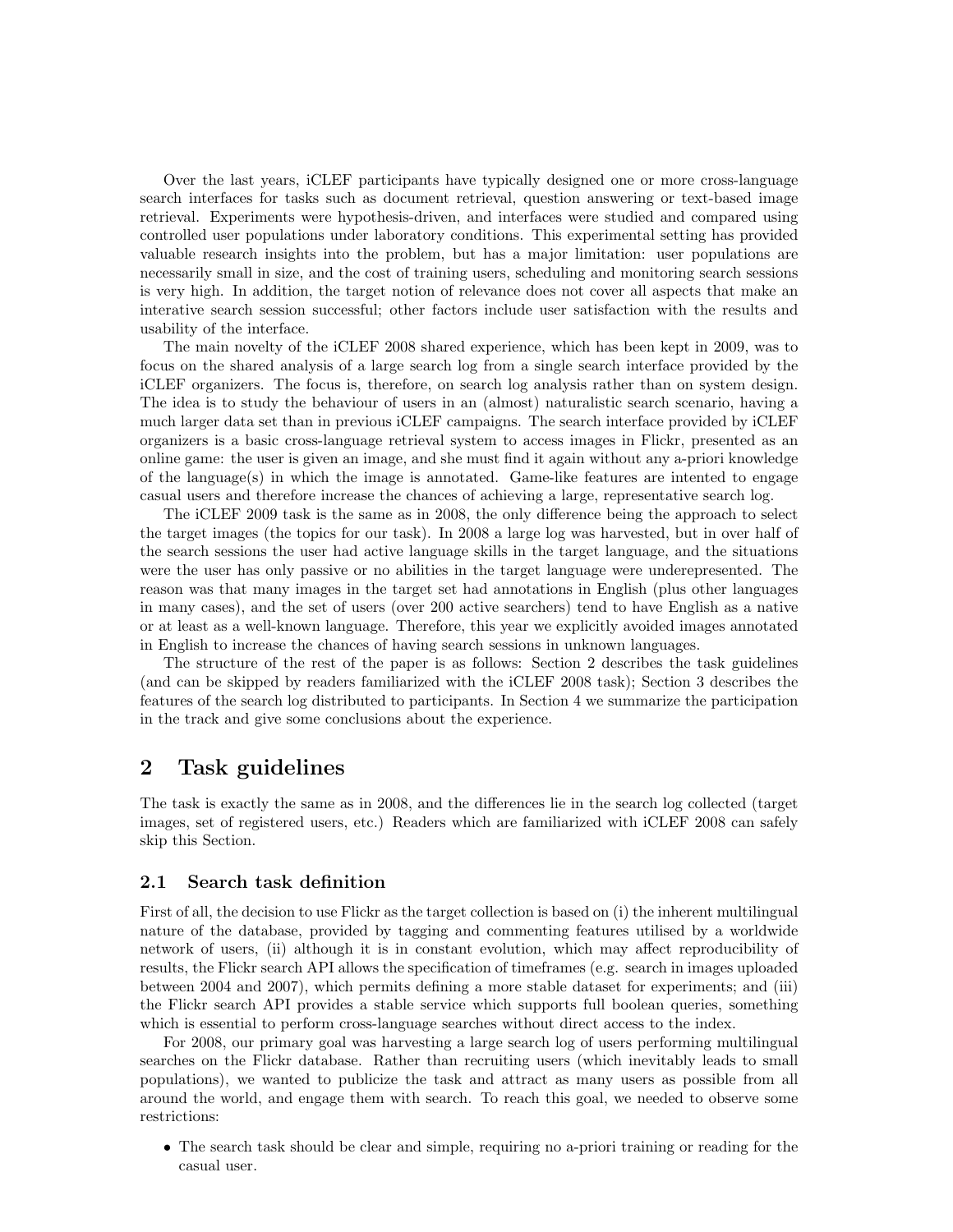- The search task should be engaging and addictive. Making it an online game with a rank of users - helps achieve that, with the rank providing a clear indication of success.
- There should be no need for manual judgements in order to establish the success of a search session, in order to avoid discouraging delays in the online game rankings.
- It should have an adaptive level of difficulty to prevent novice users from being discouraged, and to prevent advanced users from being unchallenged.
- The task should be naturally multilingual.

We decided to adopt a known-item retrieval search task: the user is given a raw (unnanotated) image and the goal is to find the image again in the Flickr database, using a multilingual search interface provided by iCLEF organizers. The user does not know in advance in which languages the image is annotated; therefore searching in multiple languages is essential to get optimal results. Although the task is probably not the most natural one (thematic-based searches are probably more common than "stuff I've seen before" search needs), it has the definitive advantage of not requiring manual judgements, and that makes possible to keep an instantly updated user ranking.

Indeed the task is organized as an online game: the more images found, the higher a user is ranked. In case of ties, the ranking will also depend on precision (number of images found / number of images attempted). At any time the user can see the "Hall of Fame" with a rank of all registered users.

Depending on the image, the source and target languages, this can be a very challenging task. To have an adaptive level of difficulty, we implemented a hints mechanism. At any time whilst searching, the user is allowed to quit the search (skip to next image) or ask for a hint. The first hint is always the target language (and therefore the search becomes mono or bilingual as opposed to multilingual). The rest of the hints are keywords used to annotate the image. Each image found scores 25 points, but for every hint requested, there is a penalty of 5 points. The hint mechanism proved essential to engage users in 2008 and even more in 2009 (for reasons explained later).

Initially a five minute time limit per image was considered, but initial testing indicated that such a limitation was not natural and had a deep impact on users' search behaviour. Therefore we decided to remove time restrictions from the task definition.

#### 2.2 Search interface

We designed the so-called Flickling interface to provide a basic cross-language search front-end to Flickr. Flickling is described in detail in [1]; here we will summarize its basic functionalities:

- User registration, which records the user's native language and language skills in each of the six European languages considered (EN, ES, IT, DE, NL, FR).
- Localization of the interface in all six languages.
- Two search modes: mono and multilingual. The latter takes the query in one language and returns search results in up to six languages, by launching a full boolean query to the Flickr search API.
- Cross-language search is performed via term-to-term translations between six languages using free dictionaries (taken from: http://xdxf.revdanica.com/down).
- A term-to-term automatic translation facility which selects the best target translations according to (i) string similarity between the source and target words; (ii) presence of the candidate translation in the suggested terms offered by Flickr for the whole query; and (iii) user translation preferences.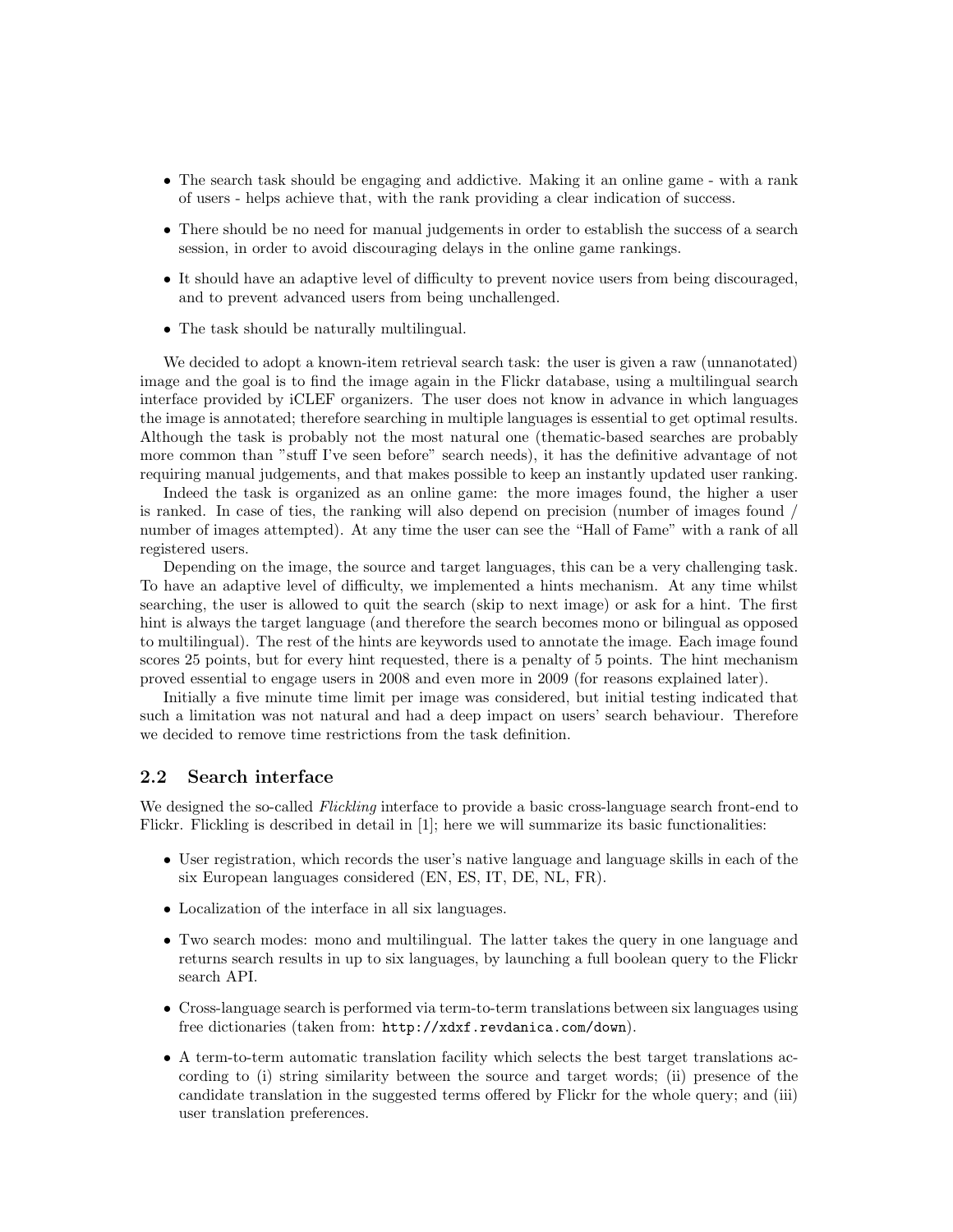- A query translation assistant that allows users to pick/remove translations, and add their own translations (which go into a personal dictionary). We did not provide back-translations to support this process, in order to study correlations between target language abilities (active, passive, none) and selection of translations.
- A query refinement assistant that allows users to refine or modify their query with terms suggested by Flickr and terms extracted from the image rank. When the term is in a foreign language, the assistant tries to display translations into the user's preferred language to facilitate feedback.
- Control of the game-like features of the task: user registration and user profiles, groups, ordering of images, recording of session logs and access to the hall of fame.
- Post-search questionnaires (launched after each image is found or failed) and final questionnaires (launched after the user has searched fifteen images, not necessarily at the end of the experience).

## 2.3 Participation in the track

As in 2008, iCLEF 2009 participants can essentially adopt two types of methodology: (1) analyse log files based on all participating users (which is the default option) and, (2) perform their own interactive experiments with the interface provided by the organizers. CLEF individuals registered in the interface as part of a team, so that a ranking of teams is produced in addition to a ranking of individuals.

#### 2.3.1 Generation of search logs

Participants can mine data from the search session logs, for example looking for differences in search behaviour according to language skills, correlations between search success and search strategies, etc.

#### 2.3.2 Interactive experiments

Participants can recruit their own users and conduct their own experiments with the interface. For instance, they could recruit a set of users with passive language abilities and another with active abilities in certain languages and, besides studying the search logs, they could perform observational studies on how they search, conduct interviews, etc. iCLEF organizers provided assistance with defining appropriate user groups and image lists, for example, within the common search interface. Besides these two options, and given the community spirit of iCLEF, we were open to groups having their own plans (e.g. testing their own interface designs or using a specific set of images) as long as they did not change the overall shared search task (known-item search on Flickr).

# 3 Dataset: Flickling search logs

Search logs were harvested from the Flickling search interface between May and June 2009 (see [1] for details on the logs content and syntax). In order to entice a large set of users, the "CLEF Flickr Challenge" was publicized in Information Access forums (e.g. the SIG-IR and CLEF lists), Flickr blogs and general photographic blogs. As in 2008, we made a special effort to engage the CLEF community in the experience, with the goal of getting researchers closer to the CLIR problem from a user's perspective. To achieve this goal, CLEF organizers agreed to award two prizes consisting of free registrations for the workshop: one for the best individual searcher and one for the best scoring CLEF group.

Overall, 130 users registered for the task, for a total of 2527 search sessions, many of them ending in success (2149). There were 19 native languages in our user set, with this distribution: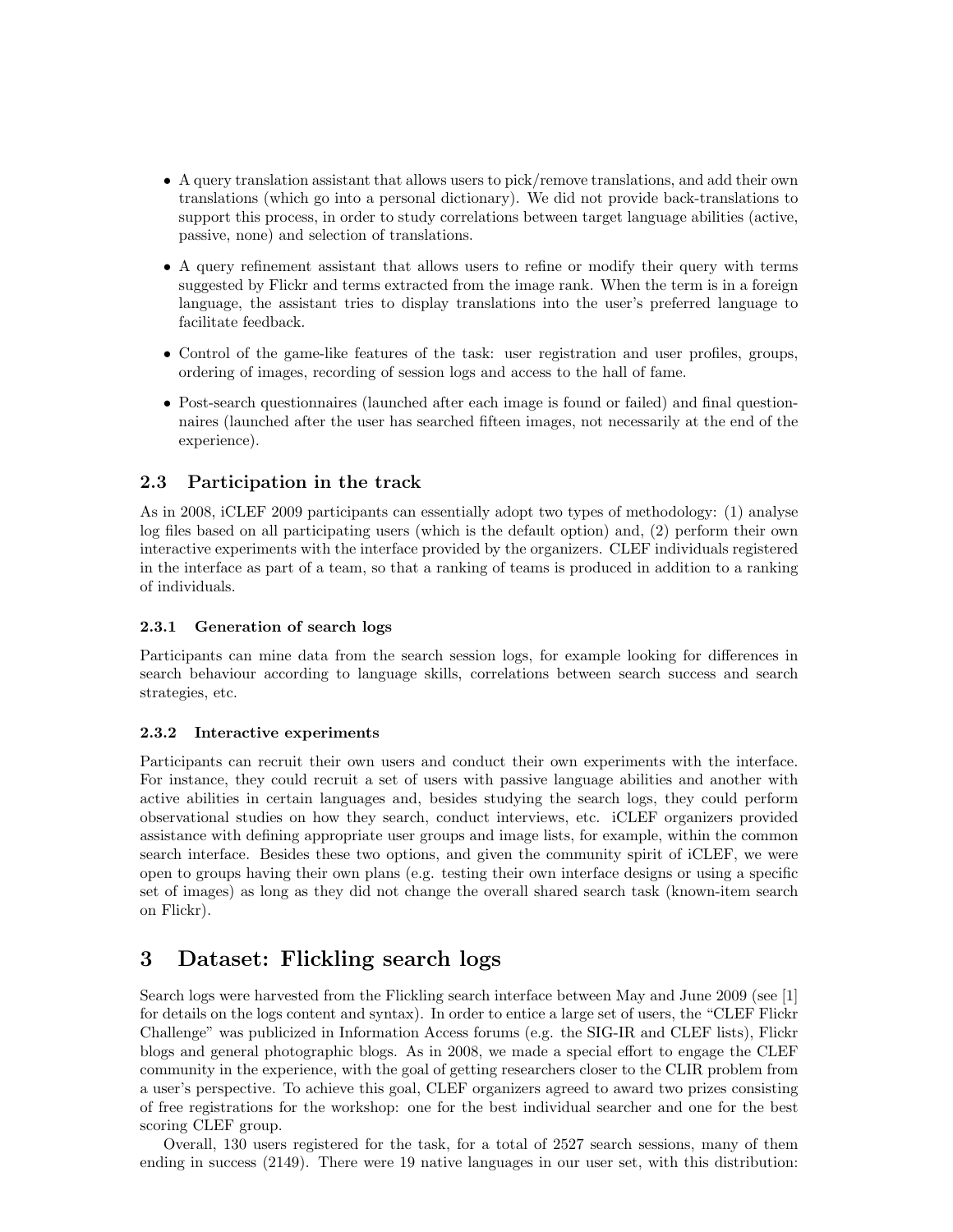46 Spanish, 38 Romanian, 10 English, 9 Italian, 4 Persian/Farsi, 4 German, 3 Chinese, 2 Finnish, 2 Catalan, 2 Basque, 2 Arabic, 1 Danish, 1 Vietnamese, 1 Malay, 1 Russian, 1 Greek and 1 Belarusian.

Apart from general users, the group affiliation revealled two dominant user profiles: university researchers and students (most of them in Computer Science) and photography fans.

The 2008 search log was skewed towards "active" search sessions (where users had active skills in some of the languages used to annotate the image). Therefore this year we changed the methodology to select the target images, excluding those which had annotations in English, and reducing the number of images annotated in Spanish (because it was a well represented native language in our user base). The strategy was too successful: we harvested 1585 search sessions where the target language was unknown to the user, 18 where the user had passive abilities (i.e. could read results but not write queries), and none where the user had active skills in the target language. That makes this search log an excellent tool to study the behaviour of users searching in foreign language, but it can hardly be used to compare the three profiles. We also found that the combination of users and images is so different from the 2008 experience that merging the two search logs, even if the task is the same, is not advisable.

Overall, it has been possible to collect a large controlled multilingual search log, which includes both search behaviour (interactions with the system) and users' subjective impressions of the system (via questionnaires). This offers a rich source of information for helping to understand multilingual search characteristics from a user's perspective.

## 4 Participation and findings

Six sites submitted results for this year's interactive track: two newcomers (University of North Texas and Alexadru Ioan Cuza University, UAIC, in Romania) and four groups with previous experience in iCLEF: Universidad Nacional de Educación a Distancia (UNED), the Swedish Institute of Computer Science (SICS), Manchester Metropolitan University (MMU), and the University of Alicante.

University of Alicante [5] investigated whether there is a correlation between lexical ambiguity in queries and search success and, if so, whether explicit Word Sense Disambiguation can potentially solve the problem. To do so, they mined data from the search log distributed by the iCLEF organization, and found that less ambiguous queries lead to better search results and coarse-grained Word Sense Disambiguation might be helpful in the process.

UAIC [2] tried to find correlations between different search parameters using a subset of the search log consisting of searchers performed by a set of 31 users recruited fro the task (which were very active, performing almost 46% of all queries in the general search log). They did not find a clear connection between the results of over-achieving users and their particular actions, and they found hints of a possible (light) collaboration between them, which eventually makes our search log less reliable than initially thought.

Manchester Metropolitan University [3] tried to demonstrate the value in focusing on user's trust and confidence in the exploration of seeking behaviour to reveal users' perception of the tasks involved when searching across languages. Instead of focusing on log analysis, MMU recruited their own set of 24 users selected a specific set of three images (in Dutch, German and Spanish) and performed a qualitative and quantitative analysis including questionnaires, observational study of the search sessions, retrospective thinking aloud and interviews. Among other things, they found that variations in perceptions of searching and approach to using translations which is unrelated to the amount or type of help or guidance given. They also found that, in general, users only think about languages after asking for the first hint (i.e. the target language), facing cross-linguality only when it is inevitable.

UNED [4] tried to establish differences between users with active/passive/no knowledge of the target language, including search success and cognitive effort, and compared the results using search logs from 2008 and 2009. Unfortunately the skewed distribution of language profiles in 2009 did not permit direct comparisons and made results from the merged logs unreliable. UNED then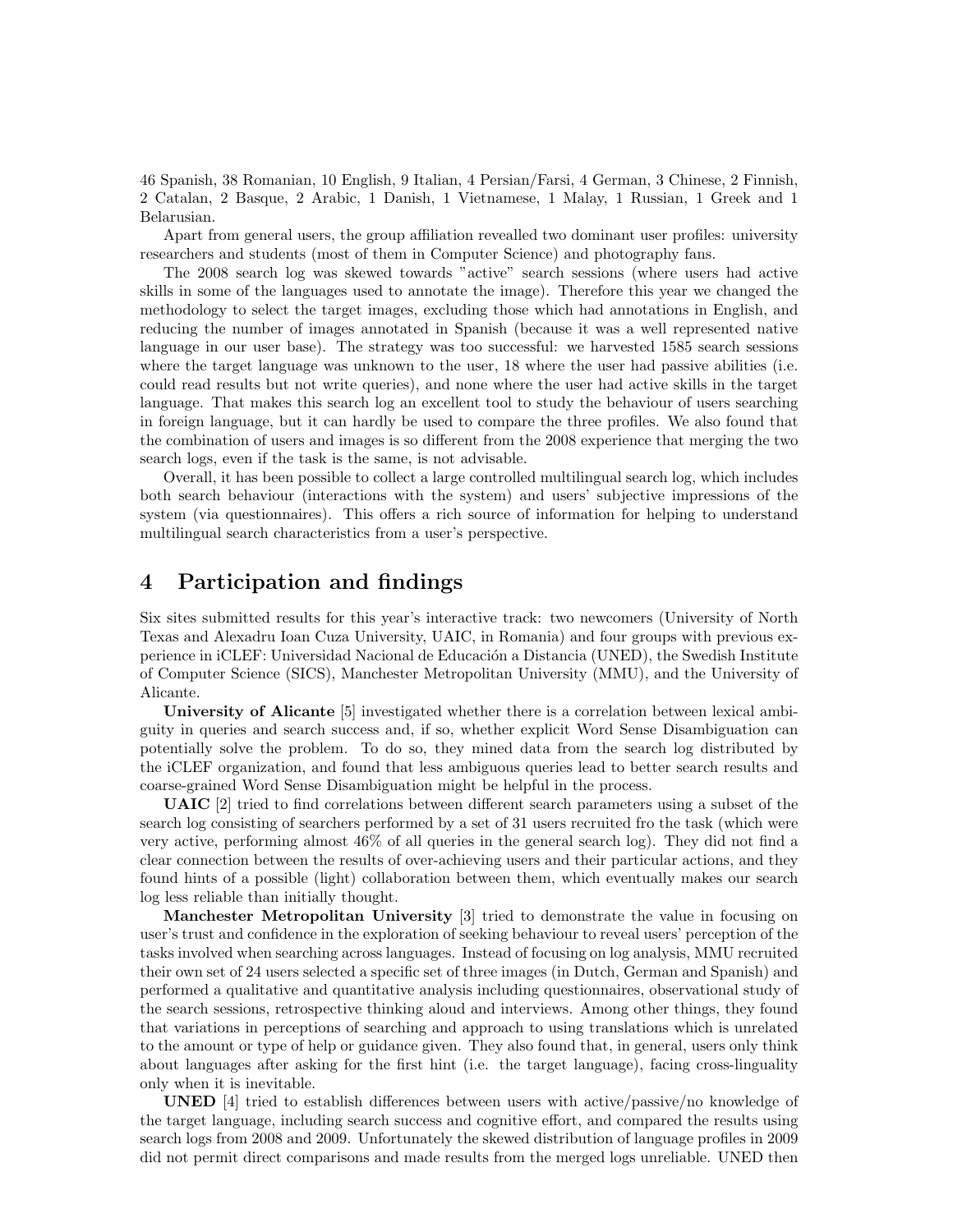|                              | <b>Success</b> | Give up    |
|------------------------------|----------------|------------|
|                              | ("foundImg")   | ("giveUp") |
|                              | 2149           | 261        |
| Time to resolution (average) | 1420 s         | 412 s      |
| Reformulations (average)     | 110            | 29         |
| search                       | 3.7            | 6.3        |
| Scroll actions               |                |            |
| search                       | 1.8            | 1.3        |

Table 1: Some quantitative results distinguishing successful query sequences from failed ones. (Logs from 2009.)

worked on estabilishing successful search strategies when searching in foreign, unknown language. They found that the usage of cross-language search assistance features has an impact on search success, and that such features are highly appreciated by users.

University of North Texas [6] aimed at understanding the challenges that users face when searching for images that have multilingual annotations, and how they cope with these challenges to find the information they need. Similarly to MMU, instead of using the search log this group recruited their own set of six north american students and studied their search behaviour and subjective impressions using questionnaires, training, interviews and observational analysis. They found that users have strong difficulties using flickr tags, particularly when doing cross-language search, and that their typical session requires two hints: the target language and a keyword.

SICS has continued to investigate methods for how to study confidence and satisfaction of users. In previous years' studies, results have been somewhat equivocal; this year, some preliminary studies of the number of reformulations versus success rate have been performed. The SICS team found that the length of query sequences which eventually were successful were longer, indicating persistence when a search appears to be in the right direction. The number of query reformulations also correlate well with success: successful query sequences are a result of active exploration of the query space. But for users who persist in working with monolingual searches (search calls), the SICS team found that queries, firstly tended to be vastly less often reformulated to begin with, and that the successful sequences were more parsimonious than the failed ones (conversely from the clsearch calls): instead the number of scroll actions were much more frequent. This would seem to indicate that if users are fairly confident of a well put query, they will persist by scrolling through result lists. The figures in Table 1 are all statistically significant by the Mann Whitney U rank sum test  $(p > 0.95)$ .

## 5 Conclusions

iCLEF 2009 has continued to run a large-scale interactive experiment as an online game to generate log files for further study. A default multilingual information access system developed by the organizers was provided to participants to lower the cost of entry and generate search logs recording user's interaction with the system and qualitative feedback about the search tasks and system (through online questionnaires). In addition, two groups have decided to replace (or extend) log analysis by recruiting their own set of users and employ the usual methodology (training, questionnaires, interviews, retrospective thinking aloud, observational studies) on them.

The search logs generated by the iCLEF track in 2008 and 2009 together are a reusable resource for future user-orientated studies of cross-language search behaviour, and we hope to see new outcomes in the near future coming from in-depth analysis of our logs. Researchers interested in this resource might contact the iCLEF organization (see http://nlp.uned.es/iCLEF) for details.